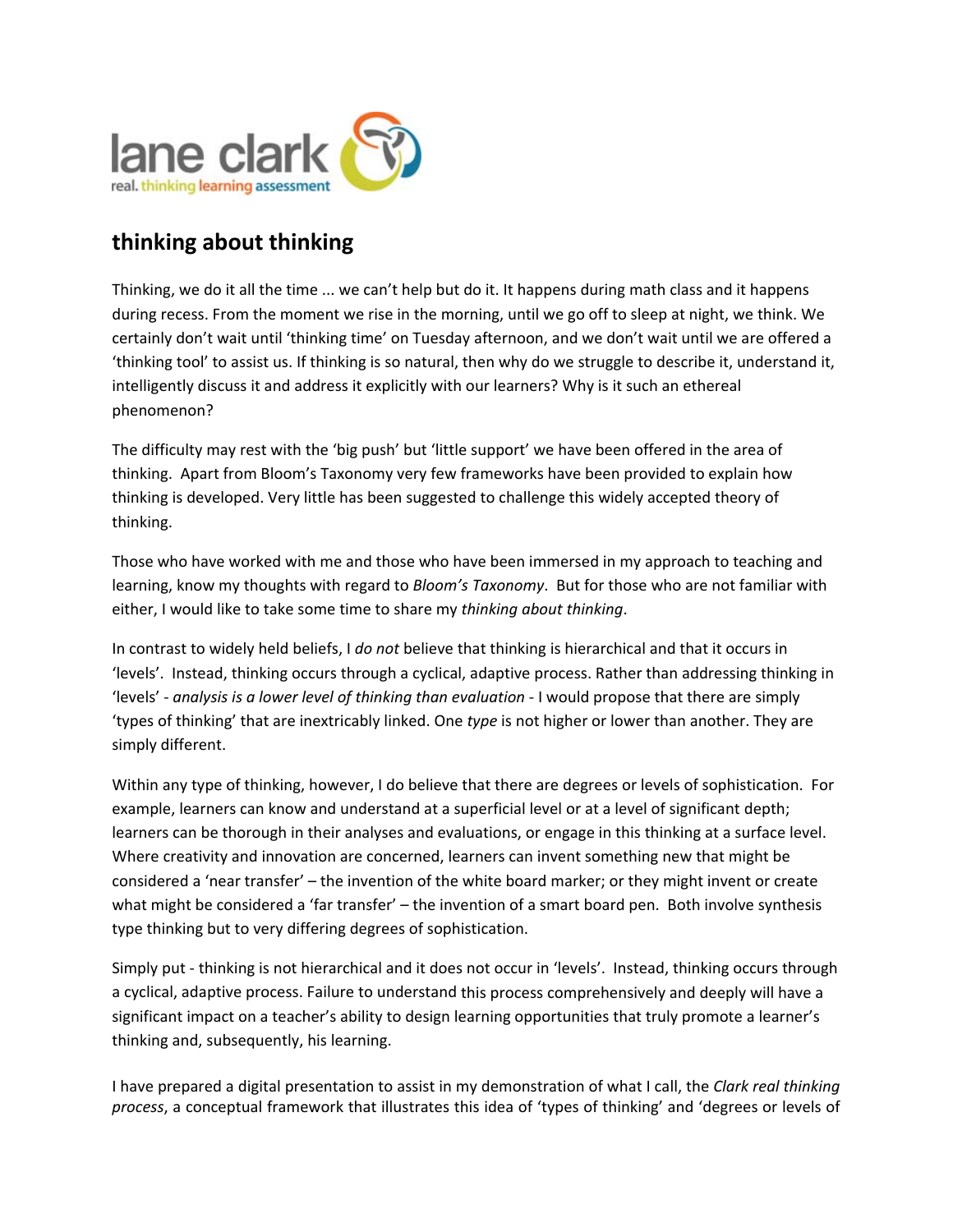thinking within different types'. It was also illustrate how I believe depth and breadth of thinking are developed and how far transfer of learning is realized. Once you have had an opportunity to review the digital representation, you can download the read more file for a more comprehensive explanation of the *clark real thinking process*.

## *the clark real thinking process*



All learners enter into new thinking and learning opportunities with some prior information, knowledge and understanding. This foundation may not be very broad or deep, but a foundation, to some degree, exists for all learners. What is key to the development of thinking is the recognition that a learner can only build upon the foundation that he has at any given time. An attempt to engage the learner in opportunities above or below his personal foundation of knowledge, and understanding, will result in compromised learning. The provision of a thinking tool to aid a learner's thinking will not alter this reality. It's bigger than merely providing a wide variety of thinking tools to our kids. Baseline data must be collected by the teacher, and used to aid in the design of learning opportunities that are commensurate with the learner's foundation. I will address this further, in relation to thinking skills and tools shortly.



The 'finding out' experience is critical to all thinking and learning. For example, if the learner's finding out experience is limited or biased, his ability to think will most certainly be limited and biased. Use of a thinking tool to aid him in his evaluation or cause and effect analysis will simply result in limited or biased evaluation or analysis. For this reason, it is recommended that first and foremost, teachers provide learners with criteria for investigating. This might include: the use of a minimum of four different resources; the exploration of at least two perspectives; sequencing investigation tools from the concrete to the abstract, in an effort to promote the learner's ability to 'take in the learning'.



The moment a learner takes new information in, he will begin to process that information. Unfortunately, many of our learners fail to process effectively. Consequently, learning is compromised. Teachers must explicitly aid their learners in processing to ensure that this is as effective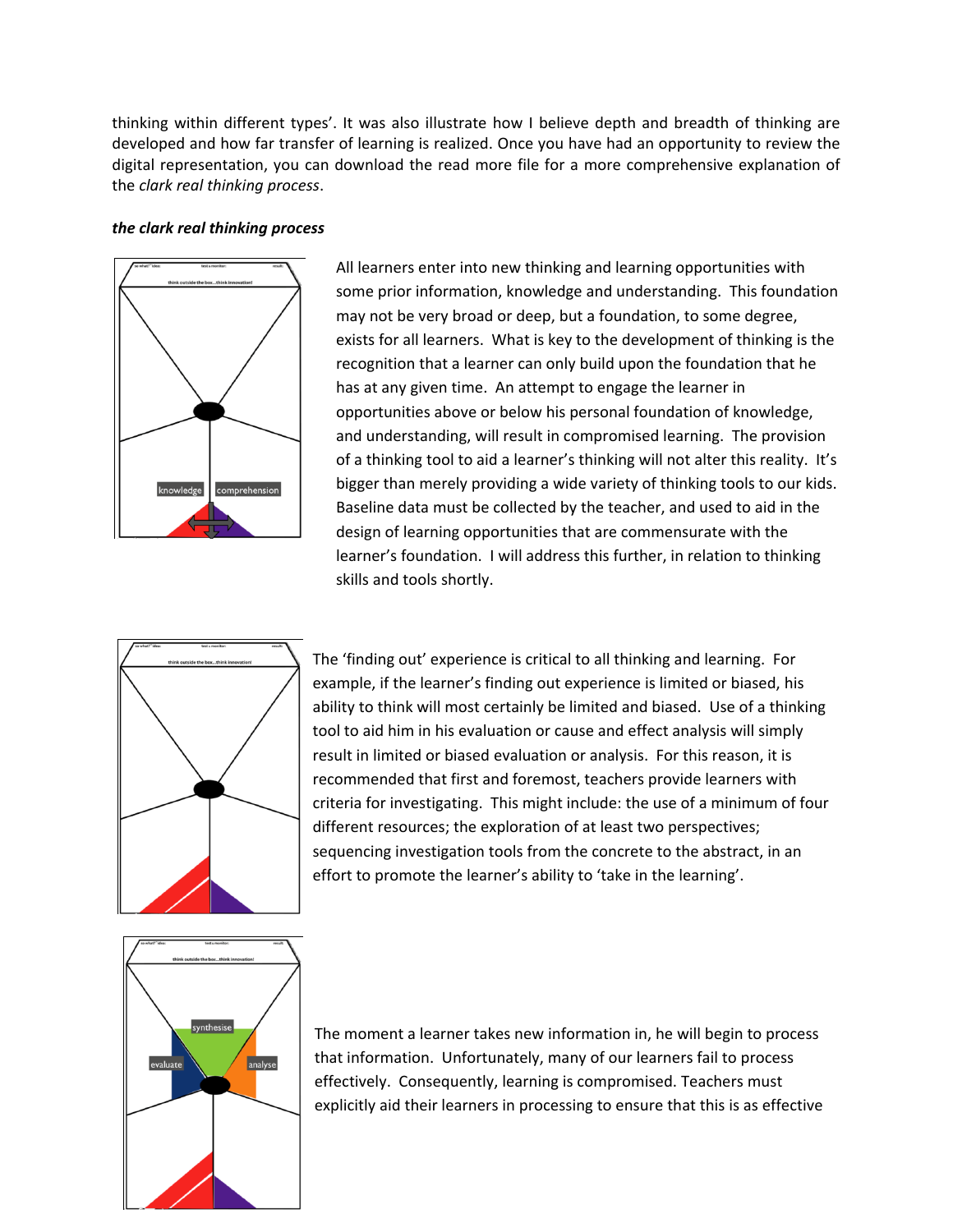

as it can be. In order to do this, however, the teacher must understand what processing is, and how it occurs. Processing involves the thinking skills of examination (analysis), decision‐making and judgment (evaluation), and questioning/challenging and designing ideas (synthesis). This thinking occurs simultaneously; it does not occur sequentially; it is messy and comprehensive.

Critically, it is this processing that leads the learner to a new understanding; now deeper and broader than it once was.



In order to develop increased depth and breadth of knowledge and understanding, this cycle must be repeated. Upon the learner's new foundation of depth and breadth, the 'finding out' experience continues; the learner immediately begins to process: analyzing, evaluating and synthesizing the new information, as he investigates. Again, a new level of knowledge and understanding develops.

The learner's ability to analyze, evaluate and synthesize, is directly proportional to the level of depth and breadth apparent in his foundation of knowledge and understanding. While it is critical that learners analyze, evaluate and synthesize, as they find out, early on in the thinking process, the

ability to deeply engage in these skills is limited. As the learner's foundation of knowledge and understanding deepens and broadens, so too does the learner's ability to analyze, evaluate and synthesize deepen and broaden.



*By repeating this cycle, deep knowledge and understanding are explicitly developed over time.* With this new foundation solidly in place, learners can engage in deep analysis and deep evaluation of new learning. This anchored thinking sets the learner up for 'high level synthesis' or far transfer. Learners can now consider their new learning and ask the question that I believe is the precursor to true creativity…

So I know it, so what? I need to analyze and evaluate my new learning and consider, 'how I might USE my new learning to make a difference in my life and the lives of others™'. Can I solve a problem that I am now aware of? Can I develop alternatives or recommendations? Can I design a plan, a product or a vision? Can I use patterns and trends to predict the future; evaluate that

future; and make can make changes today for a preferred future?